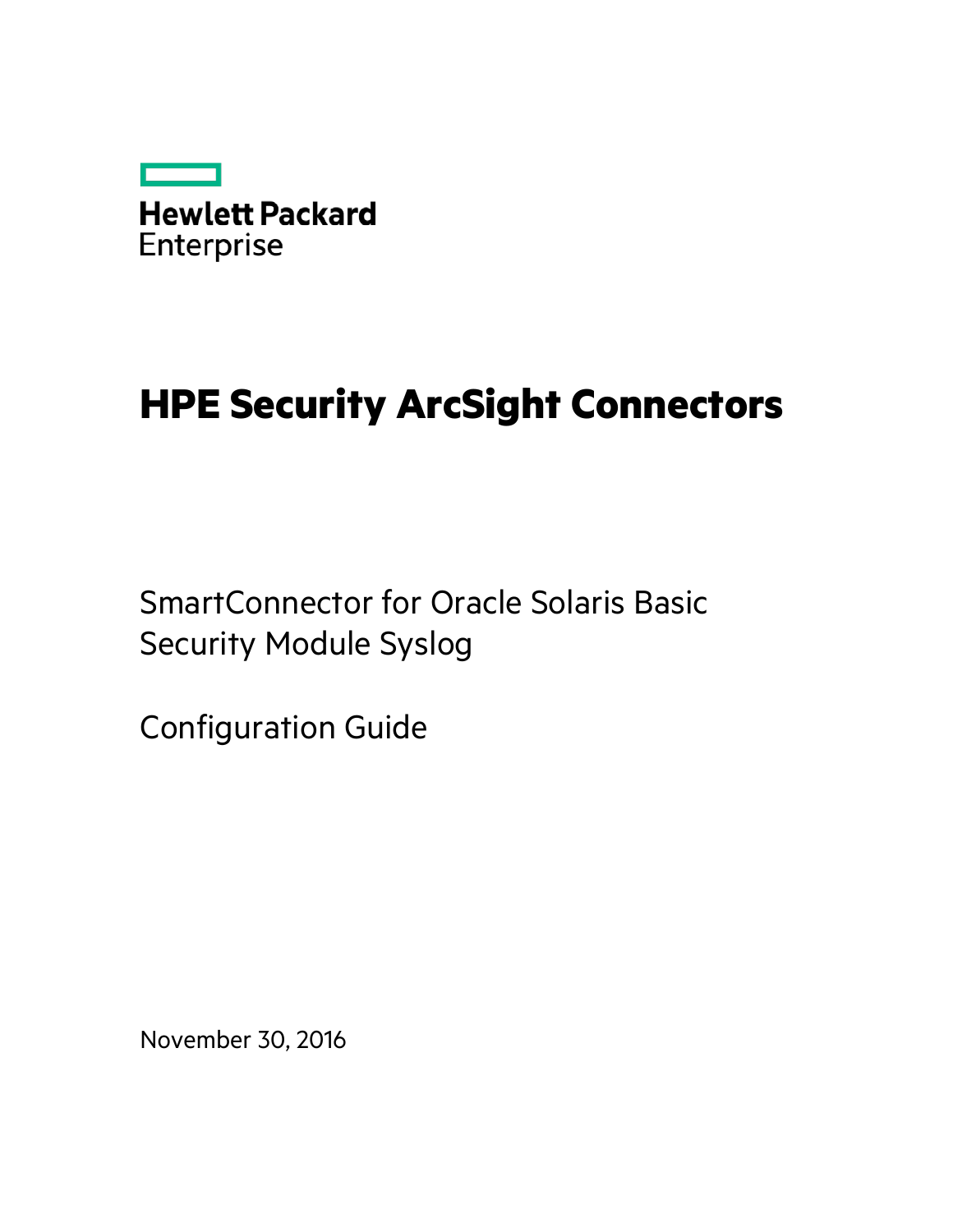#### **Configuration Guide**

#### **SmartConnector for Oracle Solaris Basic Security Module Syslog**

November 30, 2016

Copyright © 2009 – 2016 Hewlett Packard Enterprise Development LP

#### **Warranty**

The only warranties for Hewlett Packard Enterprise products and services are set forth in the express warranty statements accompanying such products and services. Nothing herein should be construed as constituting an additional warranty. Hewlett Packard Enterprise Development LP shall not be liable for technical or editorial omissions contained herein. The information contained herein is subject to change without notice. The network information used in the examples in this document (including IP addresses and hostnames) is for illustration purposes only. Hewlett Packard Enterprise Development LP products are highly flexible and function as you configure them. The accessibility, integrity, and confidentiality of your data is your responsibility. Implement a comprehensive security strategy and follow good security practices. This document is confidential.

#### **Restricted Rights Legend**

Confidential computer software. Valid license from Hewlett Packard Enterprise Development LP required for possession, use or copying. Consistent with FAR 12.211 and 12.212, Commercial Computer Software, Computer Software Documentation, and Technical data for Commercial Items are licensed to the U.S. Government under vendor's standard commercial license.

Follow this link to see a complete statement of Hewlett Packard Enterprise Development LP copyrights, trademarks and acknowledgements:

[https://www.protect724.hpe.com/docs/DOC-13026.](https://www.protect724.hpe.com/docs/DOC-13026)

## Revision History

| Date       | <b>Description</b>                                                                          |
|------------|---------------------------------------------------------------------------------------------|
| 11/30/2016 | Updated installation procedure for setting preferred IP address mode.                       |
| 05/15/2015 | Added new parameters for Syslog File.                                                       |
| 02/16/2015 | Added parameter for Syslog Daemon connector configuration.                                  |
| 03/31/2014 | Added support for sudo for Solaris SPARC and x86.                                           |
| 02/14/2014 | Added GA support for Solaris SPARC 11.                                                      |
| 11/15/2013 | Added GA support for Solaris 11 x86. Modified Product Version and Device Severity mappings. |
| 09/30/2013 | Changed Device Vendor mapping to 'Oracle'.                                                  |
| 05/15/2012 | Added new installation procedure.                                                           |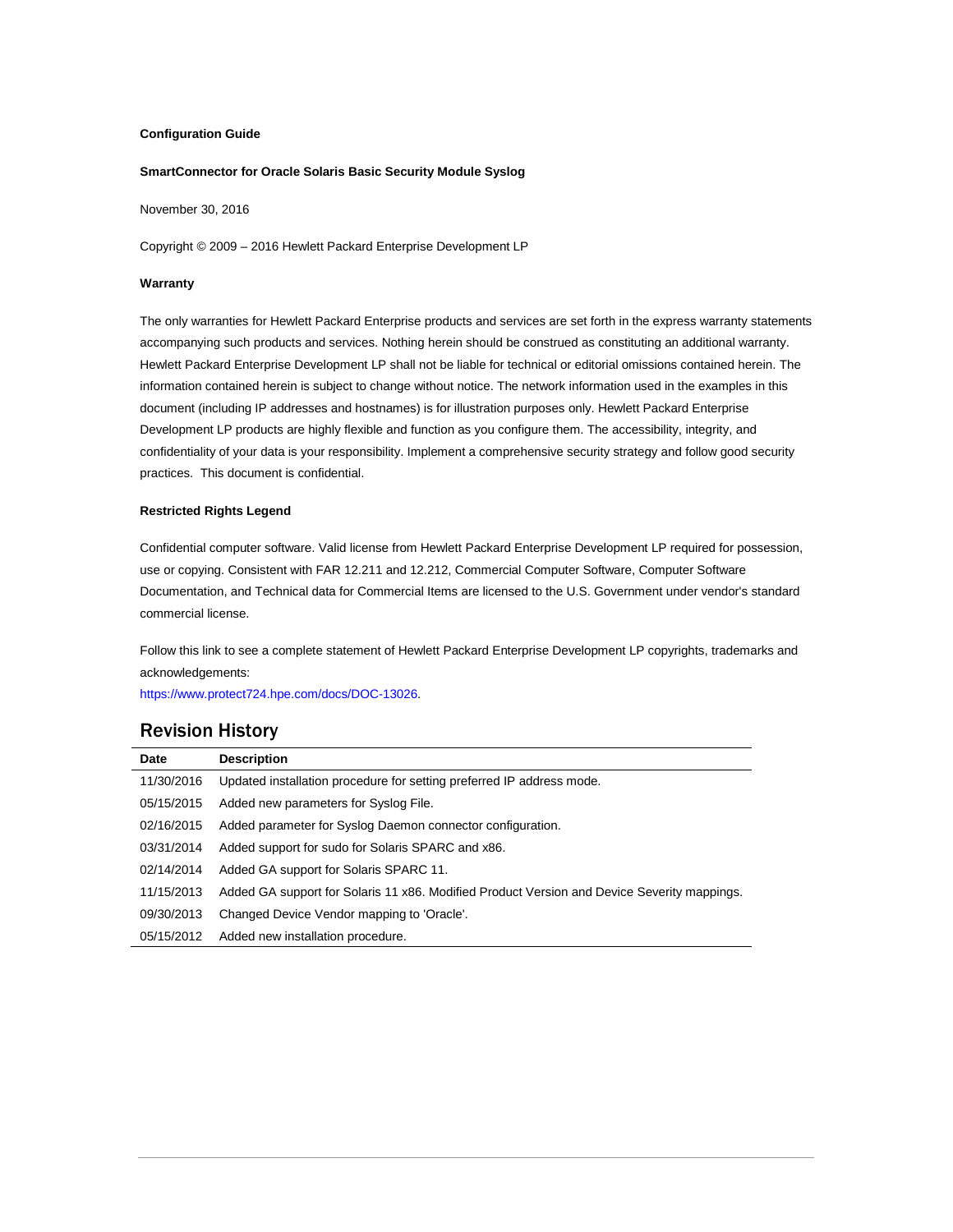# SmartConnector for Oracle Solaris Basic Security Module Syslog

This guide provides information for installing the SmartConnector for Oracle Solaris Basic Security Module Syslog and configuring the device for event collection. Event collection from Solaris SPARC versions 10 and 11 and Solaris 11 x86 version is supported.

> Solaris versions 8 and 9 are no longer supported for SmartConnector installation and have been removed from connector configuration selections. To continue running these versions with the SmartConnector, do not upgrade the connector. To upgrade, you must be using Solaris version 10 or later.

# Product Overview

The Oracle Solaris Basic Security Module (BSM) provides a security auditing subsystem. The auditing mechanism lets administrators detect potential security breaches. It performs kernel auditing and provides a device allocation mechanism for the Solaris operating system, which lets Solaris meet C2 level criteria.



C2 is a security rating originally defined in the Trusted Computer System Evaluation Criteria (TCSEC), published by the United States National Computer Security Center (NCSC), commonly referred to as the Orange Book.

The BSM audit trail is written to binary files on the location system (or NFS mount). Audit records are initiated from two distinct places in Solaris–privileged user land programs (such as login) and the Solaris kernel. All security-sensitive kernel system calls generate an audit record when BSM auditing is enabled.



Reading or executing privileged audit files requires administrator access.

BSM is not enabled by default under Solaris. The administrator is required to run the bsmconv script to set up the initial auditing environment for the system. See "Basic Configuration" later in this guide.

# Configuration

## BSM Auditing

For complete information about BSM auditing, see the *SunSHIELD Basic Security Module Guide*. Additional helpful information includes "Solaris BSM Auditing" by Hal Pomeranz of Deer Run Associates [\(http://www.deer-run.com/~hal/sysadmin/SolarisBSMAuditing.html\)](http://www.deer-run.com/%7Ehal/sysadmin/SolarisBSMAuditing.html).

For complete information about the commands mentioned in this section, see Sun Microsystems *man pages section 1M: System Administration Commands*.

The **audit\_syslog** plugin module for Solaris Audit, /sur/lib/security/audit\_syslog.so, provides realtime conversion of Solaris audit data to syslog-formatted (text) data and sends it to a syslog daemon as configured in the syslog.conf configuration file. See the **syslog.conf(4)** man page for more information. The plugin's path is specified in the audit configuration file, **audit\_control(4)**.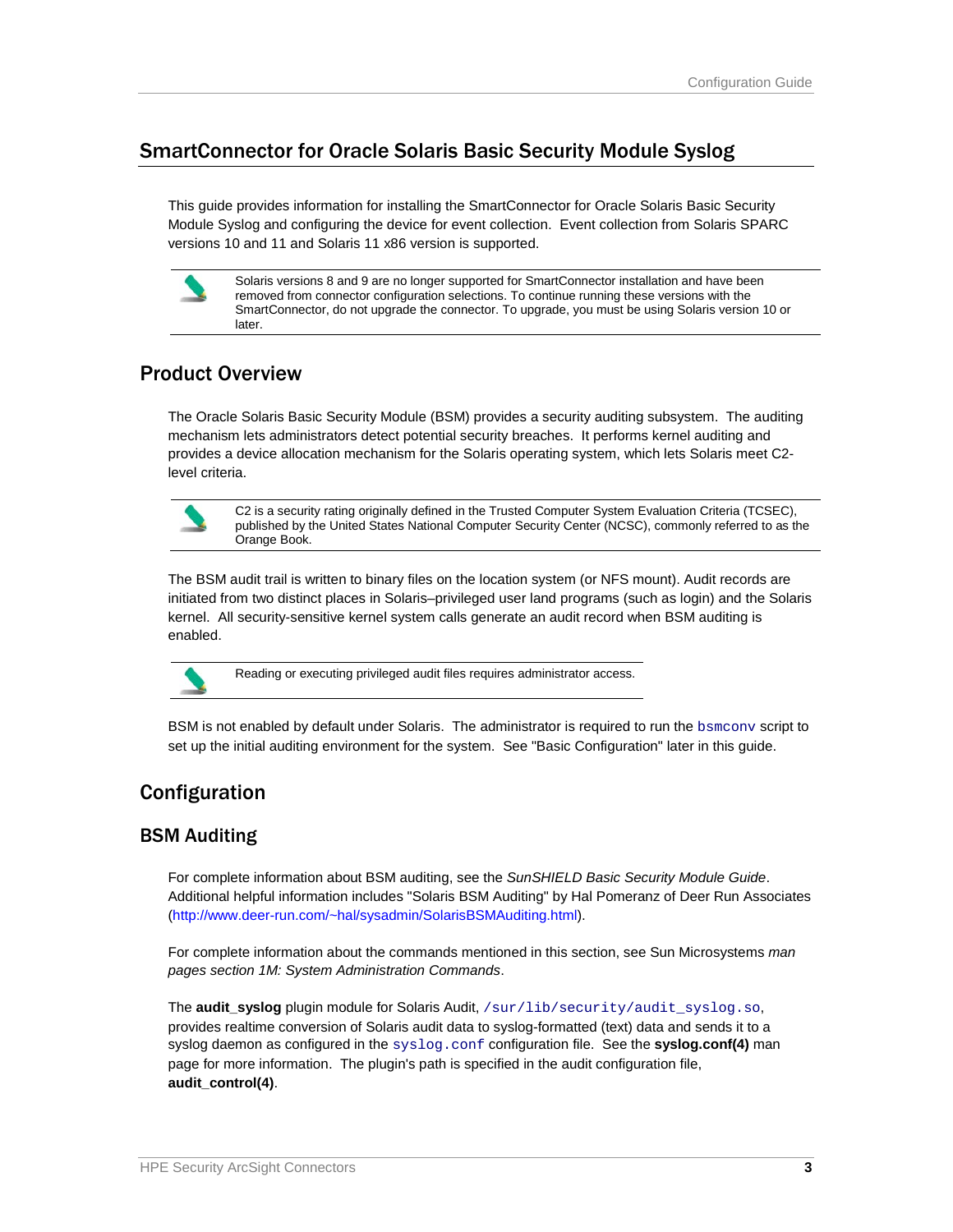Messages to syslog are written when selected using the plugin option in **audit\_control**. Syslog messages are generated with the facility code of LOG\_AUDIT (audit in **syslog.conf(4)**) and severity of LOG\_NOTICE. Audit syslog messages contain data selected from the tokens described for the binary audit log. See the **audit.log(4)** man page for more information.

#### Overview of Audit Setup

The following steps are included here to provide an overview of what is required to set up audit directories and specify which audit classes will be audited.

- **1** Format and partition the disks to create the dedicated audit partition or partitions. A rule of thumb is to assign 100 MB of space for each machine that will be on the distributed system; however, the disk space requirements at your site will be based upon how much auditing you perform and may be far greater than this figure per machine.
- **2** Assign the audit file systems to the dedicated partitions. Each disk full machine should have a backup audit directory on the local machine in case its NFS-mounted audit file system or file systems are not available.
- **3** While each machine is in single-user mode, run tunefs -m 0 on each dedicated audit partition to reduce reserved file system space to 0%.

A reserved space percentage (called the minfree limit) is specified for audit partitions in the audit\_control file. The default is 20%, and this percentage is tunable. Because this value is set by each site in the audit\_control file, you should remove the automatically reserved file system space that is set aside by default for all file systems.

- **4** Set the required permissions on each of the audit directories on the audit server and make a subdirectory in each audit directory called **files**. Use chown and chmod to assign the required permissions to each audit directory and to each files subdirectory.
- **5** If using audit servers, export the audit directories using the dfstab(4) file.
- **6** Create the audit\_control file entries for all the audit directories in the audit\_control file on each machine, specifying the files subdirectory.
- **7** On each audit client, create the entries for the audit file systems in the  $v$  f stab(4) files.
- **8** On each audit client, create the mount point directories and use chmod and chown to set the correct permissions.

The following table summarizes the commands to use to configure auditing.

| <b>Utility</b>    | Task                                                  |
|-------------------|-------------------------------------------------------|
| allocate(1M)      | Allocate a device                                     |
| audit(1M)         | Control the audit daemon                              |
| audit_startup(1M) | Initialize the audit subsystem                        |
| audit warn(1M)    | Run the audit daemon warning script                   |
| auditconfig(1M)   | Configure auditing                                    |
| auditd(1M)        | Control audit trail files                             |
| auditreduce(1M)   | Merge and select audit records from audit trail files |
| auditstat(1M)     | Display kernel audit statistics                       |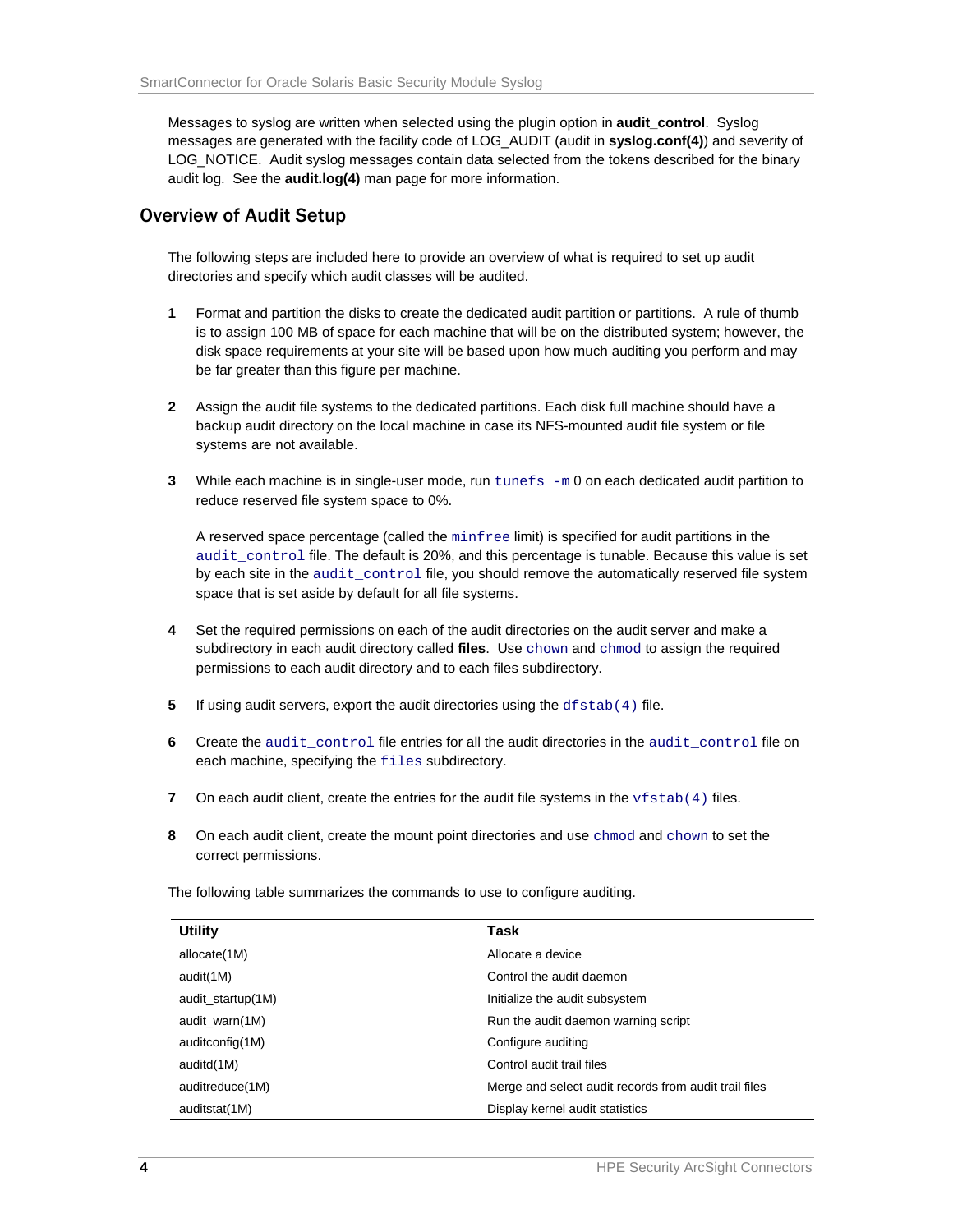| <b>Utility</b>      | Task                                                     |
|---------------------|----------------------------------------------------------|
| bsmconv(1M)         | Enable a Solaris system to use the Basic Security Module |
| $b$ smuncon $v(1M)$ | Disable the Basic Security Module and return to Solaris  |
| deallocate(1M)      | Deallocate a device                                      |
| auditon(2)          | Manipulate auditing                                      |
| auditsvc(2)         | Write audit log to specified file descriptor             |
| sudo(1M)            | Generate audit log files (/var/audit)                    |

#### Basic Configuration Steps

- **1** Enable BSM and ensure auditd is started at boot time.
	- **A** Run /etc/security/bsmconv (as root) to enable auditing. Auditing is not enabled by default. See "Enabling BSM" for more detailed information.
	- **B** Set up the /etc/security/audit\_control file to indicate the type of auditing to be performed. See "audit\_control" for more information.
	- **C** Reboot the system so the c2audit module is properly loaded and the internal audit settings are configured.
- **2** Set up the classes of events for which you want to generate audit records and where those records are to go. These are defined in /etc/security/audit\_control. See "Audit Class and Audit Event" for more information.

For example, to record the login events for all users, add the class lo to the flags: line of /etc/security/audit\_control. The dir: line specifies the directory into which audit records are to be written. This is the directory name you should enter for the **praudit Output File** parameter during SmartConnector installation.



The default path for praudit is /usr/sbin. If you use another path for praudit, be sure to add the location to the system PATH variable.

```
dir: /var/audit 
flags: lo 
minfree: 20 
naflags: lo
```
Including  $1\circ$  on the flags: line logs events regardless of whether it was a success or failure; to log only failures, put a hyphen (-) in front of the class name.

#### Enable BSM Auditing in Solaris 10



Enabling BSM on a server automatically enables the BSM feature on all of that server's clients.

**1** After becoming  $root$ , bring the system into the single-user mode:

```
# /etc/telinit 1
```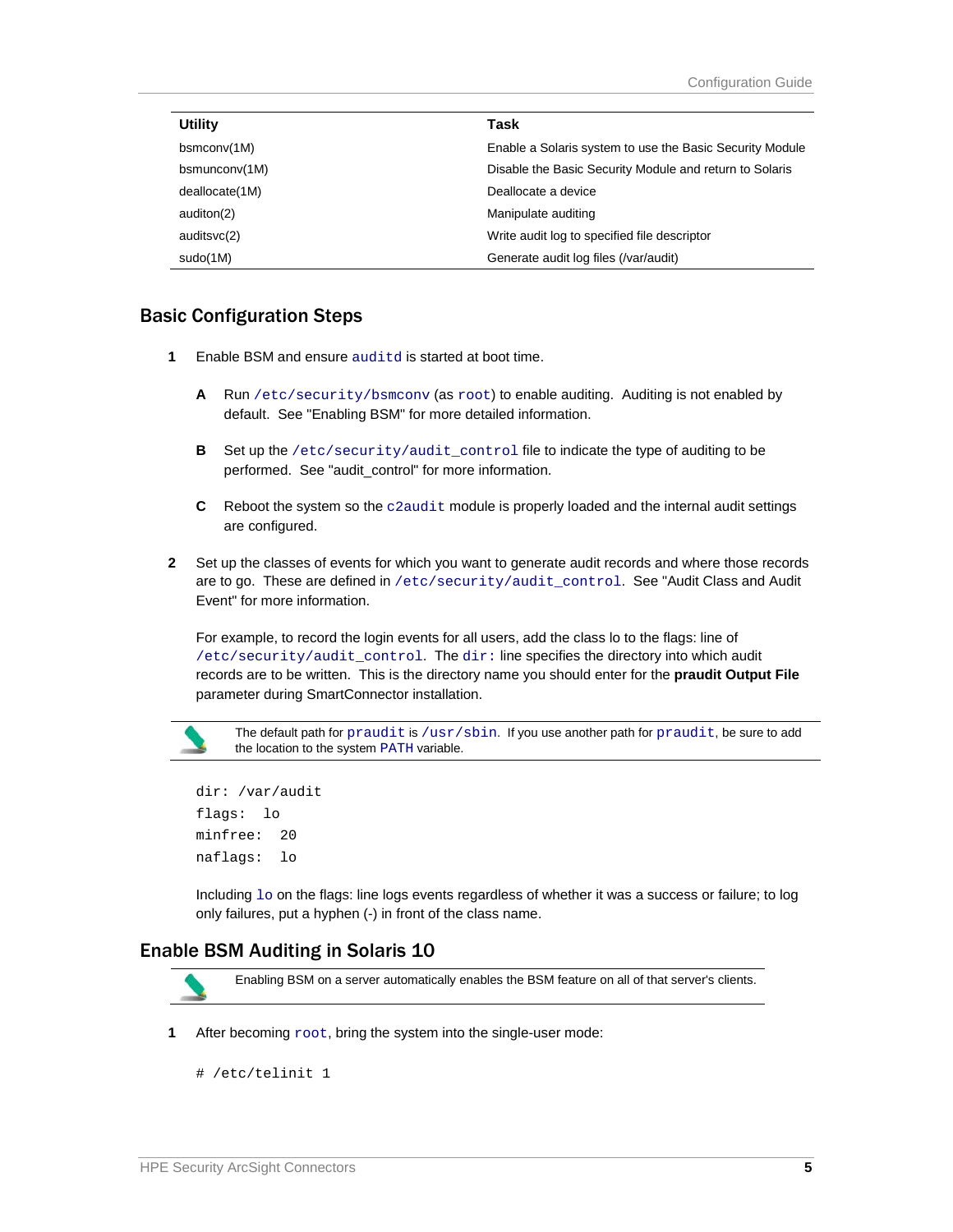**2** In single-user mode, change directories to the /etc/security directory and execute the bsmconv script located there. The script sets up a standard Solaris machine to run BSM after a reboot.

```
# cd /etc/security 
# ./bsmconv
```
**3** After the script finishes, halt the system with the telinit command. Then reboot the system to bring it up as a multi-user BSM system.

```
# /etc/telinnit 6
```


Whenever you need to restart the BSM service, restart through a server reboot.

# Enable BSM Auditing in Solaris 11

Auditing is enabled by default on Solaris 11, but only user login/logout events are monitored by default. For monitoring both the OS File change events and OS USER logins/logout events, you can execute the following command with root privilege:



The bsmconv command has been removed on Solaris 11. Use the following command to enable the auditing feature, if needed:  $audit -s$ 

## Set Up Classes and Events

bsmconv creates a number of files in the /etc/security directory, including:

- The audit\_startup script is invoked at boot time and sets a number of different audit policies for the system.
- The audit\_control file is the primary configuration file for BSM.
- The audit\_class and audit\_event files can be used when more fine-grained control of the audit configuration is required.

The following sections describe the audit\_startup and audit\_control files, audit classes and events, and custom audit classes you may access when setting up auditing.

#### Audit Startup

The existence of a file with the path name /etc/security/audit\_startup causes the audit daemon to be run automatically when the system enters multi-user mode. A default audit\_startup script that automatically configures the event to class mappings and sets the audit policies is set up during the BSM package installation.

The audit\_startup script is a series of auditconfig commands for initializing the system auditing policy:

```
#!/bin/sh 
/usr/sbin/auditconfig -conf
```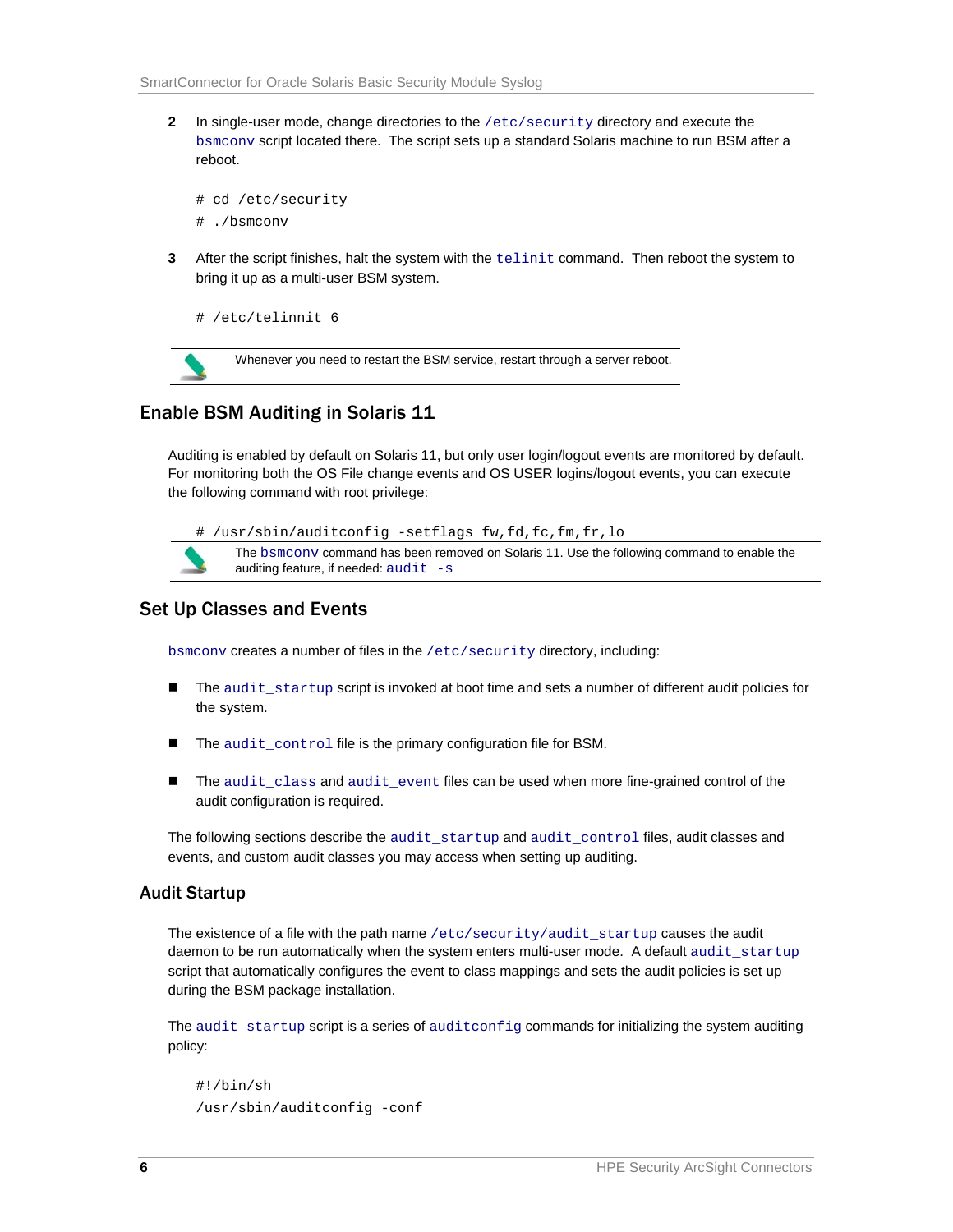```
/usr/sbin/auditconfig -aconf 
/usr/sbin/auditconfig -setpolicy none 
/usr/sbin/auditconfig -setpolicy +cnt 
/usr/sbin/auditconfig -setpolicy +argv,arge
```
The first two lines pull configuration information out of the audit control file and set up the basic events the system will audit. The remaining lines set other special auditing policy options:

#### -setpolicy none

Blanks the audit policy for the system to start with a clean slate

```
setpolicy +cnt
```
Tells the system to continue running even if the auditing partition on the machine fills up (high security sites are required to have the machine shut down if auditing becomes impossible)

```
-setpolicy -cnt and -setpolicy +argv,arge
```
Means to track the full command line and all environment settings for any command executed on the system. Note that the -setpoloicy +argv,arge line is not part of the default BSM configuration set up by the bsmconv script.

#### Audit Control

The audit control file appears simple:

```
dir:/var/audit 
minfree:20 
flags:lo,ad,pc,fm,fw,-fc,-fd,-fr 
naflags:lo,ad,ex
```
#### dir

is the directory into which audit logs will be written on the system (this directory should only be accessible by the superuser). (Note that this is the directory name required during SmartConnector installation.) There is no built-in facility for writing audit logs to some other system, although some sites have attempted writing to an NFS-mounted directory from some central file server (note that this configuration requires the client system to have root write privileges into the NFS volume, which has some significant security implications).

#### minfree

Specifies the amount of free space, as a percentage, that must exist in the auditing partition; otherwise the system starts complaining. So, with minfree set at 20, once the audit partition goes above 80% full, the auditing subsystem starts sending the administrator warning messages.

#### flags and naflags

Define to which audit events the system actually is going to pay attention (these are the lines at which the auditconfig -conf and auditconfig -aconf commands in audit\_startup are looking). The two letter codes are groups (audit classes) of related events (system calls) defined through the audit\_class and audit\_events files.

The flags line defines the audit vector for normal user sessions on the machine. The naflags line catches all events that are not associated with a particular user's session. Usually, these events are the result of system processes and do not occur often.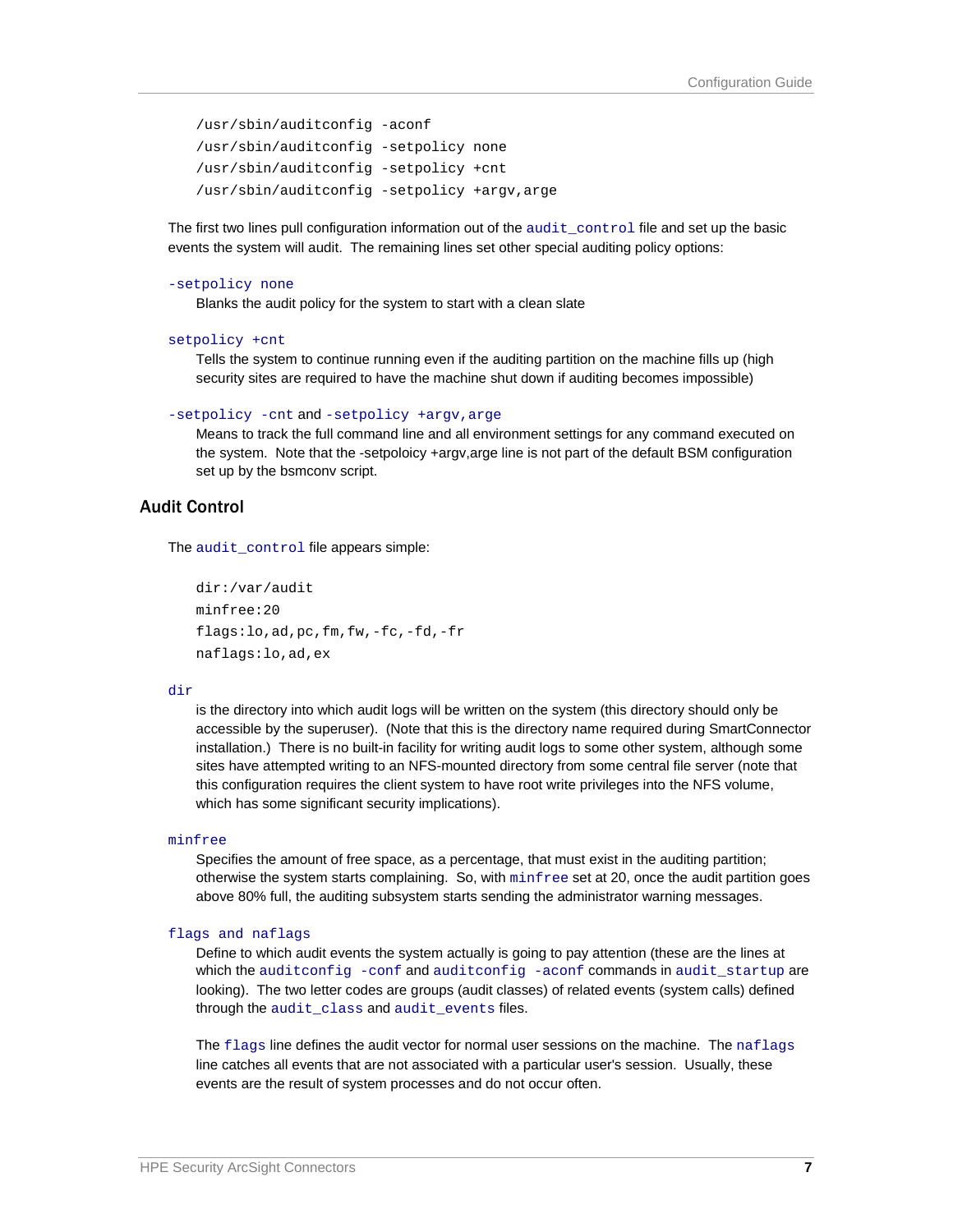# Audit Log File Rotation

Audit logs are written to binary files in your audit directory. The file naming convention used is <start>.<end>.<hostname>, where <start> and <end> are time/date stamps in the format YYYYMMDDhhmmss and <hostname> is the fully-qualified hostname of the local machine. The current audit log that is actively being written is named <start>.not\_terminated.<hostname> to distinguish it from the other audit logs in the directory.

The command  $audit-n$  signals the system audit daemon to close its current audit log file and start a new one. Unless told otherwise, the audit daemon will simply continue writing to the current audit log and it will grow without bound until it reaches the file size limit for the machine or fills the partition. To force audit logs to be restarted at the top of every hour:

0 8 8 8 8 /usr/sbin/audit -n

Once the new audit log has been started, the old log can be compressed or moved off of the local system for archival.

## BSM Caveats

- **Enabling BSM automatically disables the**  $<$  **Stop>-A keyboard sequence on the machine. This** occurs to be able to monitor shutdown and reboot events and associate them with a particular user. Disabling <Stop>-A means somebody has to log in, become root, and halt the machine, all of which are auditable events.
- **Enabling BSM disables auto-mounting of CD-ROMs and floppies using**  $\text{vold}$ **. Again, there is an** audit trail issue if a system process spontaneously mounts and dismounts file systems.
- There are known interoperability problems between OpenSSH (particularly with PrivSep enabled) and BSM. The most noticeable issue is that OpenSSH sessions will not appear in the audit logs at all. A patch[4] is available to fix this and some other issues.

## Configure the Syslog SmartConnectors

The three ArcSight Syslog SmartConnectors are:

Syslog Daemon Syslog Pipe Syslog File

#### The Syslog Daemon SmartConnector

The Syslog Daemon SmartConnector is a syslogd-compatible daemon designed to work in operating systems that have no syslog daemon in their default configuration, such as Microsoft Windows. The SmartConnector for Syslog Daemon implements a UDP receiver on port 514 (configurable) by default that can be used to receive syslog events. Use of the TCP protocol or a different port can be configured manually.

If you are using the SmartConnector for Syslog Daemon, simply start the connector, either as a service or as a process, to start receiving events; no further configuration is needed.



Messages longer than 1024 bytes may be split into multiple messages on syslog daemon; no such restriction exists on syslog file or pipe.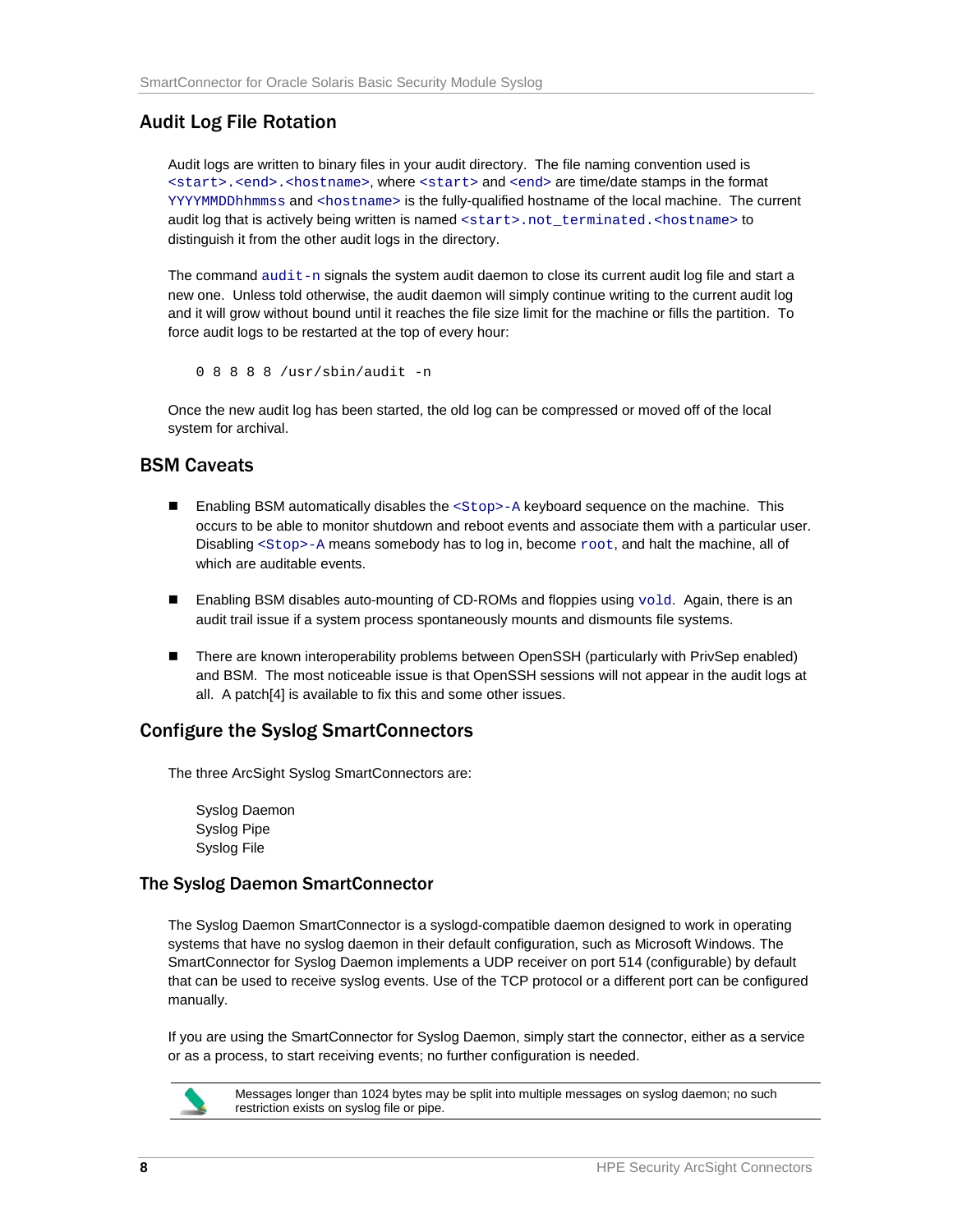#### The Syslog Pipe and File SmartConnectors

When a syslog daemon is already in place and configured to receive syslog messages, an extra line in the syslog configuration file (xsyslog.conf) can be added to write the events to either a *file* or a system *pipe* and the ArcSight SmartConnector can be configured to read the events from it. **In this scenario, the ArcSight SmartConnector runs on the same machine as the syslog daemon.**

The **Syslog Pipe** SmartConnector is designed to work with an existing syslog daemon. This SmartConnector is especially useful when storage is a factor. In this case, syslogd is configured to write to a named pipe, and the Syslog Pipe SmartConnector reads from it to receive events.

The **Syslog File** SmartConnector is similar to the Pipe SmartConnector; however, this SmartConnector monitors events written to a syslog file (such as messages. log) rather than to a system pipe.

#### Configure the Syslog Pipe or File SmartConnector

This section provides information about how to set up your existing syslog infrastructure to send events to the ArcSight Syslog Pipe or File SmartConnector.

The standard UNIX implementation of a syslog daemon reads the configuration parameters from the **/etc/rsyslog.conf** file, which contains specific details about which events to write to files, write to pipes, or send to another host. First, create a pipe or a file; then modify the **/etc/rsyslog.conf** file to send events to it.

#### **For syslog pipe:**

**1** Create a pipe by executing the following command:

mkfifo /var/tmp/syspipe

- **2** Add the following line to your **/etc/rsyslog.conf** file:
	- \*.debug /var/tmp/syspipe

or

\*.debug |/var/tmp/syspipe

depending on your operating system.

**3** After you have modified the file, restart the syslog daemon either by executing the scripts **/etc/init.d/syslogd stop** and **/etc/init.d/syslogd start**, or by sending a `configuration restart` signal.

On RedHat Linux, you would execute:

service syslog restart

On Solaris, you would execute:

kill -HUP `cat /var/run/syslog.pid´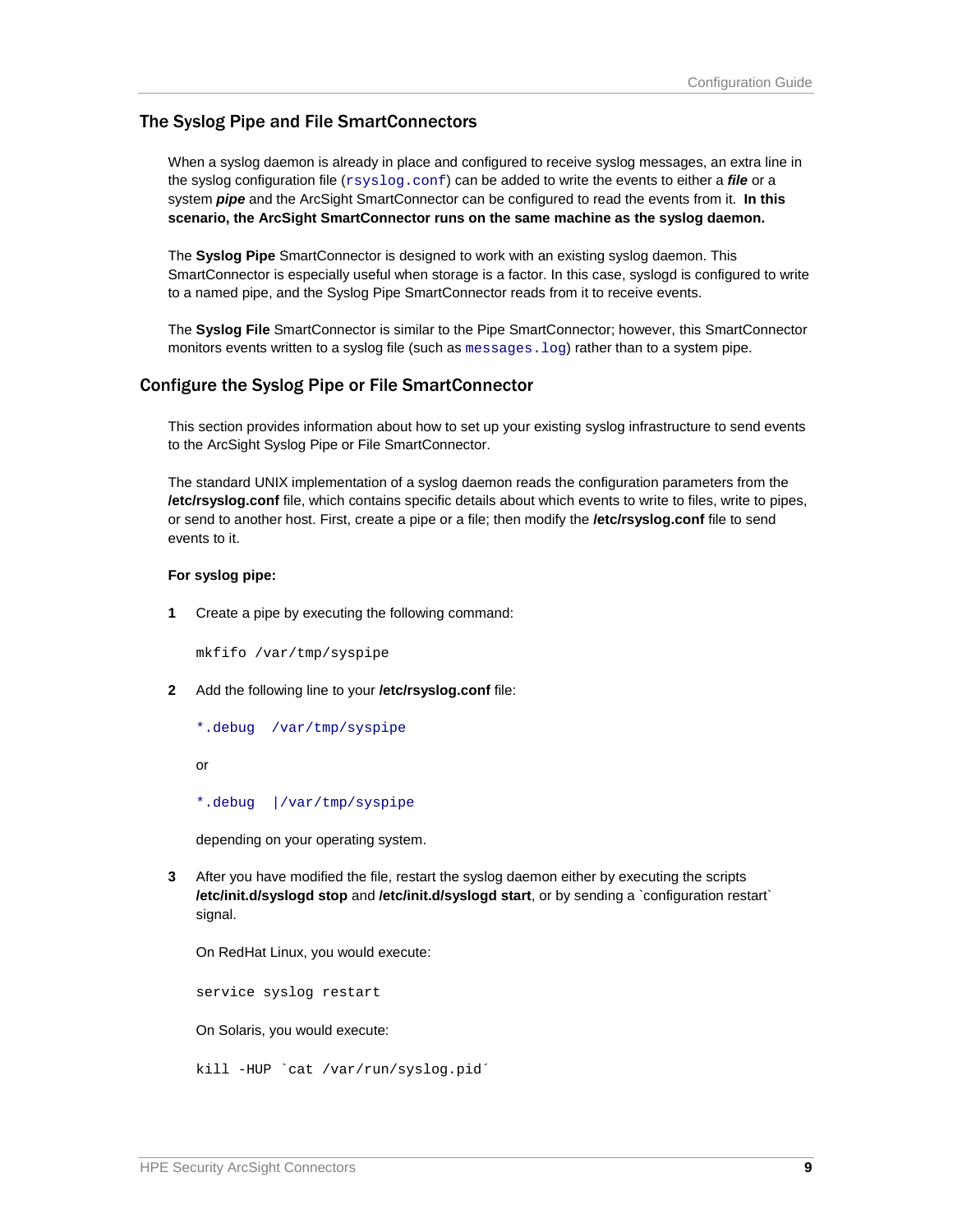This command forces the syslog daemon to reload the configuration and start writing to the pipe you just created.

#### **For syslog file:**

Create a file or use the default for the file into which log messages are to be written.

After editing the /etc/rsyslog.conf file, be sure to restart the syslog daemon as described above.

When you follow the SmartConnector Installation Wizard, you will be prompted for the absolute path to the syslog file or pipe you created.

# Install the SmartConnector

The following sections provide instructions for installing and configuring your selected SmartConnector.

## Syslog Installation

Install this SmartConnector (on the syslog server or servers identified in the *Configuration* section) using the SmartConnector Installation Wizard appropriate for your operating system. The wizard will guide you through the installation process. When prompted, select one of the following **Syslog** connectors (see *Configure the Syslog SmartConnectors* in this guide for more information):

Syslog Daemon Syslog Pipe Syslog File

Because all syslog SmartConnectors are sub-connectors of the main syslog SmartConnector, the name of the specific syslog SmartConnector you are installing is not required during installation.

The syslog daemon connector by default listens on port 514 (configurable) for UDP syslog events; you can configure the port number or use of the TCP protocol manually. The syslog pipe and syslog file connectors read events from a system pipe or file, respectively. Select the one that best fits your syslog infrastructure setup.

## Prepare to Install Connector

Before you install any SmartConnectors, make sure that the ArcSight products with which the connectors will communicate have already been installed correctly (such as ArcSight ESM or ArcSight Logger).

For complete product information, read the *Administrator's Guide* as well as the *Installation and Configuration* guide for your ArcSight product before installing a new SmartConnector. If you are adding a connector to the ArcSight Management Center, see the *ArcSight Management Center Administrator's Guide* for instructions, and start the installation procedure at "Set Global Parameters (optional)" or "Select Connector and Add Parameter Information."

Before installing the SmartConnector, be sure the following are available:

- Local access to the machine where the SmartConnector is to be installed
- Administrator passwords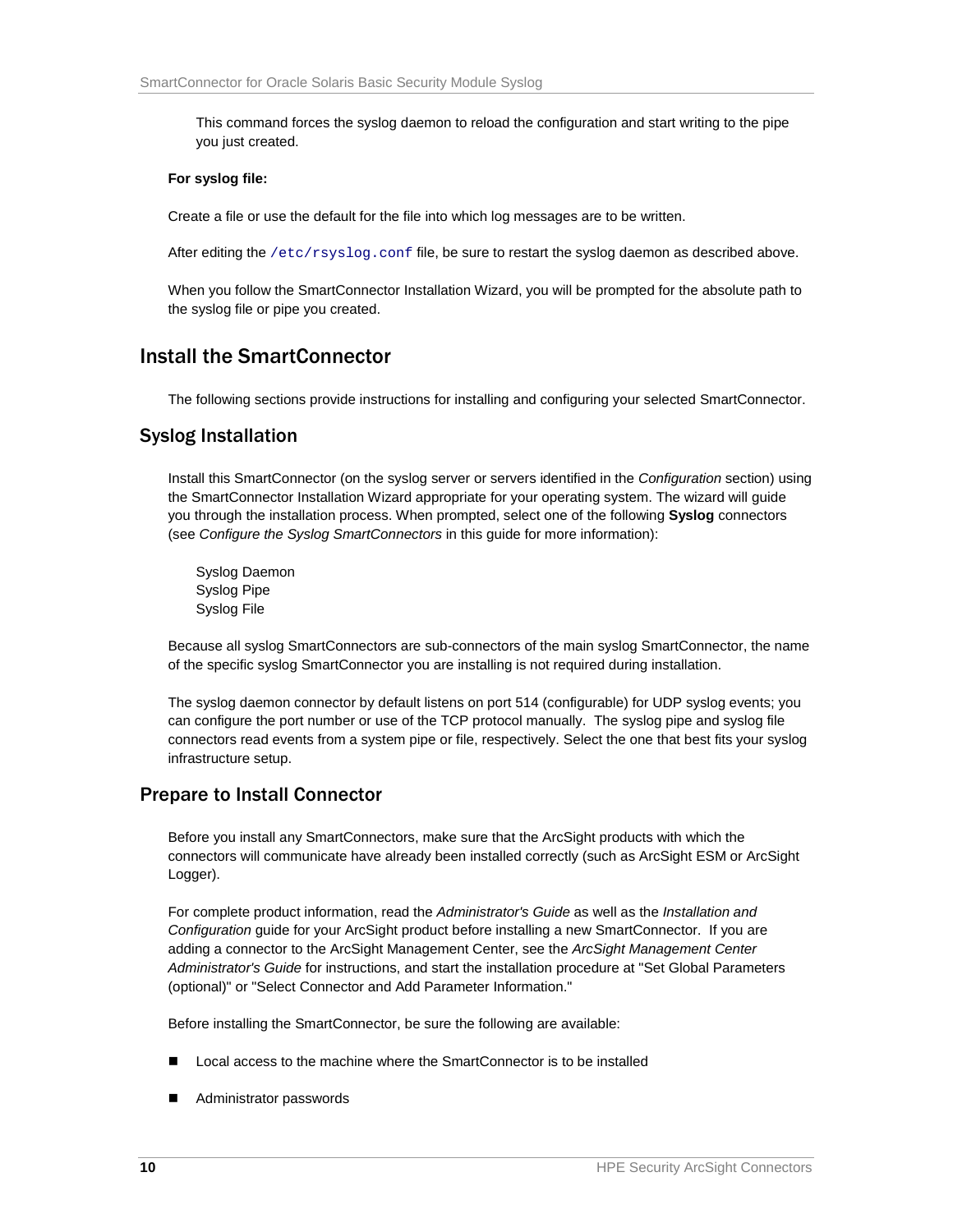## Install Core Software

Unless specified otherwise at the beginning of this guide, this SmartConnector can be installed on all ArcSight supported platforms; for the complete list, see the *SmartConnector Product and Platform Support* document, available from the HPE SSO and Protect 724 sites.

- **1** Download the SmartConnector executable for your operating system from the HPE SSO site.
- **2** Start the SmartConnector installation and configuration wizard by running the executable.



Follow the wizard through the following folder selection tasks and installation of the core connector software:

Introduction Choose Install Folder Choose Shortcut Folder Pre-Installation Summary Installing...

**3** When the installation of SmartConnector core component software is finished, the following window is displayed:

| <b>EX</b> Connector Setup            | $\begin{array}{c c c c c c} \hline \multicolumn{3}{c }{\mathbf{C}} & \multicolumn{3}{c }{\mathbf{R}} \end{array}$ |
|--------------------------------------|-------------------------------------------------------------------------------------------------------------------|
| $\bigstar$ ArcSight                  | What would you like to do?                                                                                        |
| Configure                            |                                                                                                                   |
|                                      |                                                                                                                   |
|                                      |                                                                                                                   |
|                                      |                                                                                                                   |
|                                      |                                                                                                                   |
|                                      | a Add a Connector                                                                                                 |
|                                      | Set Global Parameters<br>⋒                                                                                        |
|                                      |                                                                                                                   |
|                                      |                                                                                                                   |
|                                      |                                                                                                                   |
|                                      |                                                                                                                   |
| <b>Hewlett Packard</b><br>Enterprise |                                                                                                                   |
|                                      | Cancel<br>Next<br>< Previous                                                                                      |

## Set Global Parameters (optional)

If you choose to perform any of the operations shown in the following table, do so before adding your connector. You can set the following parameters: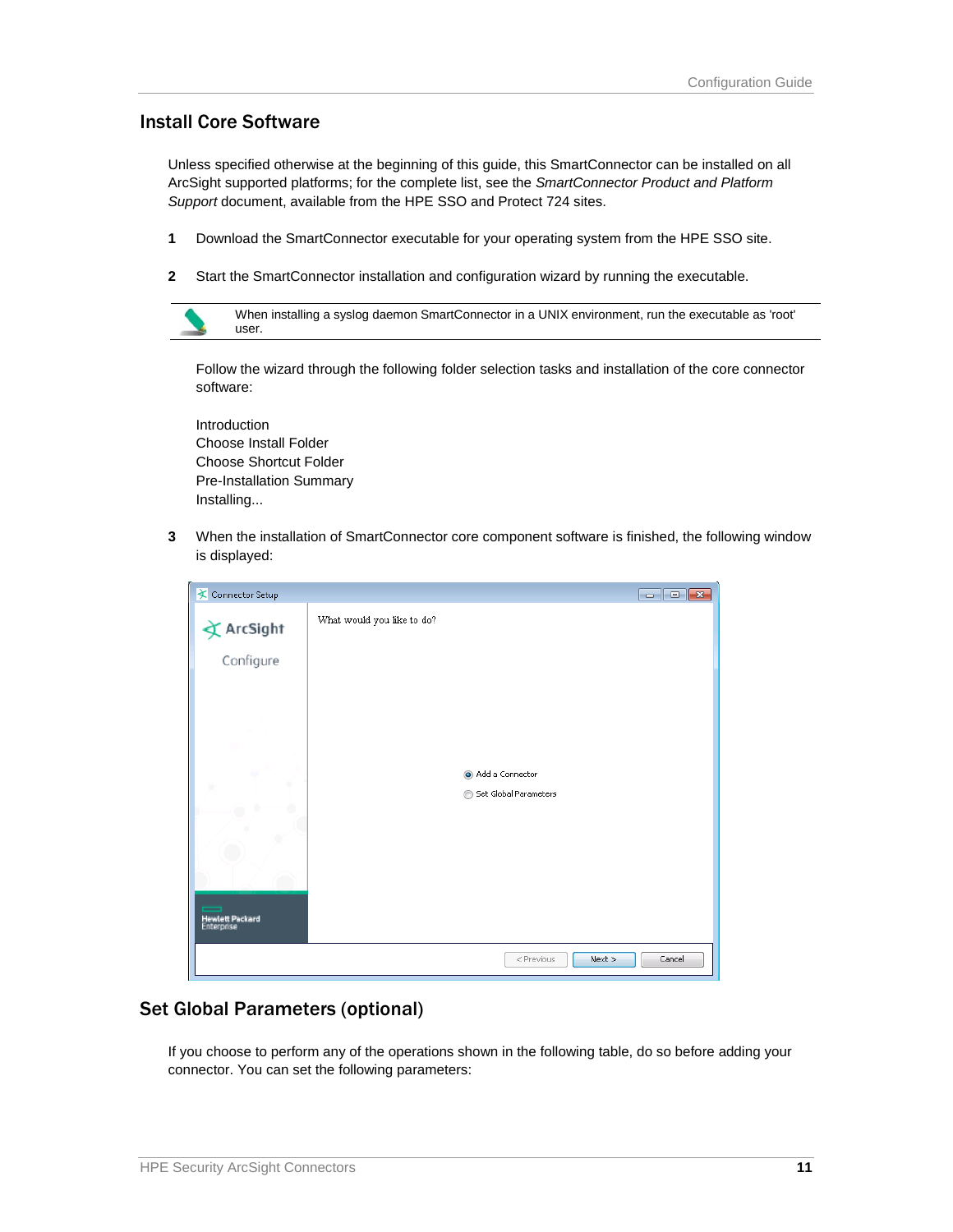| <b>Global Parameter</b>            | <b>Setting</b>                                                                                                                                                                                                                                                                    |
|------------------------------------|-----------------------------------------------------------------------------------------------------------------------------------------------------------------------------------------------------------------------------------------------------------------------------------|
| Set FIPS mode                      | Set to 'Enable' to enable FIPS compliant mode. To enable FIPS Suite B Mode, see the<br>SmartConnector User Guide under "Modifying Connector Parameters" for instructions.<br>Initially, this value is set to 'Disable'.                                                           |
| Set Remote<br>Management           | Set to 'Enable' to enable remote management from ArcSight Management Center.<br>When queried by the remote management device, the values you specify here for<br>enabling remote management and the port number will be used. Initially, this value is<br>set to 'Disable'.       |
| Remote management<br>listener port | The remote management device will listen to the port specified in this field. The default<br>port number is 9001.                                                                                                                                                                 |
| Preferred IP Version               | If both IPv4 and IPv6 IP addresses are available for the local host (the machine on<br>which the connector is installed), you can choose which version is preferred.<br>Otherwise, you will see only one selection. When both values are present, the initial<br>setting is IPv4. |

After making your selections, click **Next**. A summary screen is displayed. Review the summary of your selections and click **Next**. Click **Continue** to return to the "Add a Connector" window. Continue the installation procedure with "Select Connector and Add Parameter Information."

## Select Connector and Add Parameter Information

**1** Select **Add a Connector** and click **Next**. If applicable, you can enable FIPS mode and enable remote management later in the wizard after SmartConnector configuration.

#### **2** Select **Syslog Daemon, Syslog File, or Syslog Pipe** and click **Next**.

**3** Enter the required SmartConnector parameters to configure the SmartConnector, then click **Next**.

| Syslog<br>Daemon<br><b>Parameters</b>   | Network port                  | The SmartConnector for Syslog Daemon listens for syslog events from this port.                                                                                                                                                                                                                                                                                                                                                                                                                                                                 |
|-----------------------------------------|-------------------------------|------------------------------------------------------------------------------------------------------------------------------------------------------------------------------------------------------------------------------------------------------------------------------------------------------------------------------------------------------------------------------------------------------------------------------------------------------------------------------------------------------------------------------------------------|
|                                         | <b>IP Address</b>             | The SmartConnector for Syslog Daemon listens for syslog events only from this<br>IP address (accept the default (ALL) to bind to all available IP addresses).                                                                                                                                                                                                                                                                                                                                                                                  |
|                                         | Protocol                      | The SmartConnector for Syslog Daemon uses the selected protocol (UDP or<br>Raw TCP) to receive incoming messages.                                                                                                                                                                                                                                                                                                                                                                                                                              |
|                                         | Forwarder                     | Change this parameter to 'true' only if the events being processed are coming<br>from another SmartConnector sending to a CEF Syslog destination, and that<br>destination also has CEF forwarder mode enabled. That allows attributes of the<br>original connector to be retained in the original agent fields.                                                                                                                                                                                                                                |
| <b>Syslog Pipe</b><br><b>Parameter</b>  | Pipe<br>Absolute<br>Path Name | Absolute path to the pipe, or accept the default: /var/tmp/syspipe                                                                                                                                                                                                                                                                                                                                                                                                                                                                             |
| <b>Syslog File</b><br><b>Parameters</b> | File Absolute<br>Path Name    | Enter the full path name for the file from which this connector will read events or<br>accept the default: \var\adm\messages (Solaris) or \var\log\messages (Linux).                                                                                                                                                                                                                                                                                                                                                                           |
|                                         |                               | A wildcard pattern can be used in the file name; however, in realtime mode,<br>rotation can occur only if the file is over-written or removed from the folder.<br>Realtime processing mode assumes following external rotation.                                                                                                                                                                                                                                                                                                                |
|                                         |                               | For date format log rotation, the device writes to 'filename.timestamp.log' on a<br>daily basis. At a specified time, the device creates a new daily log and begins to<br>write to it. The connector detects the new log and terminates the reader thread to<br>the previous log after processing is complete. The connector then creates a new<br>reader thread to the new 'filename.timestamp.log' and begins processing that file.<br>To enable this log rotation, use a date format in the file name as shown in the<br>following example: |
|                                         |                               | filename'yyyy-MM-dd'.log;                                                                                                                                                                                                                                                                                                                                                                                                                                                                                                                      |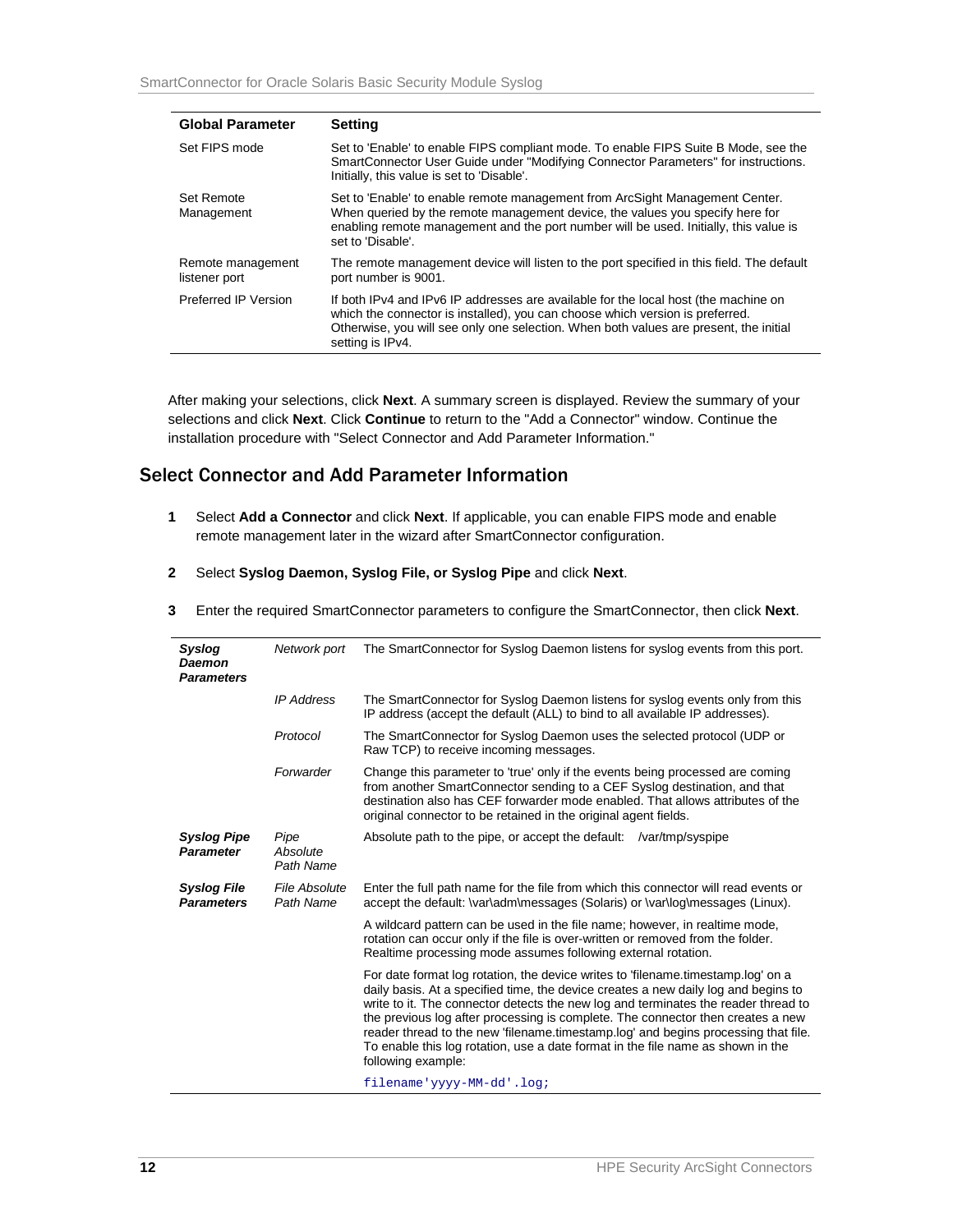|                                            | For index log rotation, the device writes to indexed files - 'filename.log.001',<br>'filename.log.002', 'filename.log.003', and so on. At startup, the connector<br>processes the log with highest index. When the device creates a log with a<br>greater index, the connector terminates the reader thread to the previous log<br>after processing completes, creates a thread to the new log, and begins<br>processing that log. To enable this log rotation, use an index format, as shown in<br>the following example: |
|--------------------------------------------|----------------------------------------------------------------------------------------------------------------------------------------------------------------------------------------------------------------------------------------------------------------------------------------------------------------------------------------------------------------------------------------------------------------------------------------------------------------------------------------------------------------------------|
|                                            | filename'%d,1,99,true'.log;                                                                                                                                                                                                                                                                                                                                                                                                                                                                                                |
|                                            | Specifying 'true' indicates that it is allowed for the index to be skipped; for<br>example, if 5 appears before 4, processing proceeds with 5 and will not read 4,<br>even if 4 appears later. Use of 'true' is optional.                                                                                                                                                                                                                                                                                                  |
| Reading<br>Events Real<br>Time or<br>Batch | Specify whether file is to be read in batch or realtime mode. For batch mode, all<br>files are read from the beginning. The 'Action Upon Reaching EOF' and 'File<br>Extension if Rename Action' parameters apply for batch mode only.                                                                                                                                                                                                                                                                                      |
| <b>Action Upon</b><br>Reaching<br>EOF      | For batch mode, specify 'None', 'Rename', or 'Delete' as the action to be<br>performed to the file when the connector has finished reading and reaches end of<br>file (EOF). For realtime mode, leave the default value of 'None' for this<br>parameter.                                                                                                                                                                                                                                                                   |
| File<br>Extension If<br>Rename<br>Action   | For batch mode, specify the extension to be added to the file name if the action<br>upon EOF is 'Rename' or accept the default value of '.processed'.                                                                                                                                                                                                                                                                                                                                                                      |

#### Select a Destination

- **1** The next window asks for the destination type; select a destination and click **Next**. For information about the destinations listed, see the *ArcSight SmartConnector User Guide*.
- **2** Enter values for the destination. For the ArcSight Manager destination, the values you enter for **User** and **Password** should be the same ArcSight user name and password you created during the ArcSight Manager installation. Click **Next**.
- **3** Enter a name for the SmartConnector and provide other information identifying the connector's use in your environment. Click **Next**. The connector starts the registration process.
- **4** If you have selected ArcSight Manager as the destination, the certificate import window for the ArcSight Manager is displayed. Select **Import the certificate to the connector from destination** and click **Next**. (If you select **Do not import the certificate to connector from destination**, the connector installation will end.) The certificate is imported and the **Add connector Summary** window is displayed.

#### Complete Installation and Configuration

- **1** Review the **Add Connector Summary** and click **Next**. If the summary is incorrect, click **Previous** to make changes.
- **2** The wizard now prompts you to choose whether you want to run the SmartConnector as a standalone process or as a service. If you choose to run the connector as a stand-alone process, select **Leave as a standalone application**, click **Next**, and continue with step 5.
- **3** If you chose to run the connector as a service, with **Install as a service** selected, click **Next**. The wizard prompts you to define service parameters. Enter values for **Service Internal Name** and **Service Display Name** and select **Yes** or **No** for **Start the service automatically**. The **Install Service Summary** window is displayed when you click **Next**.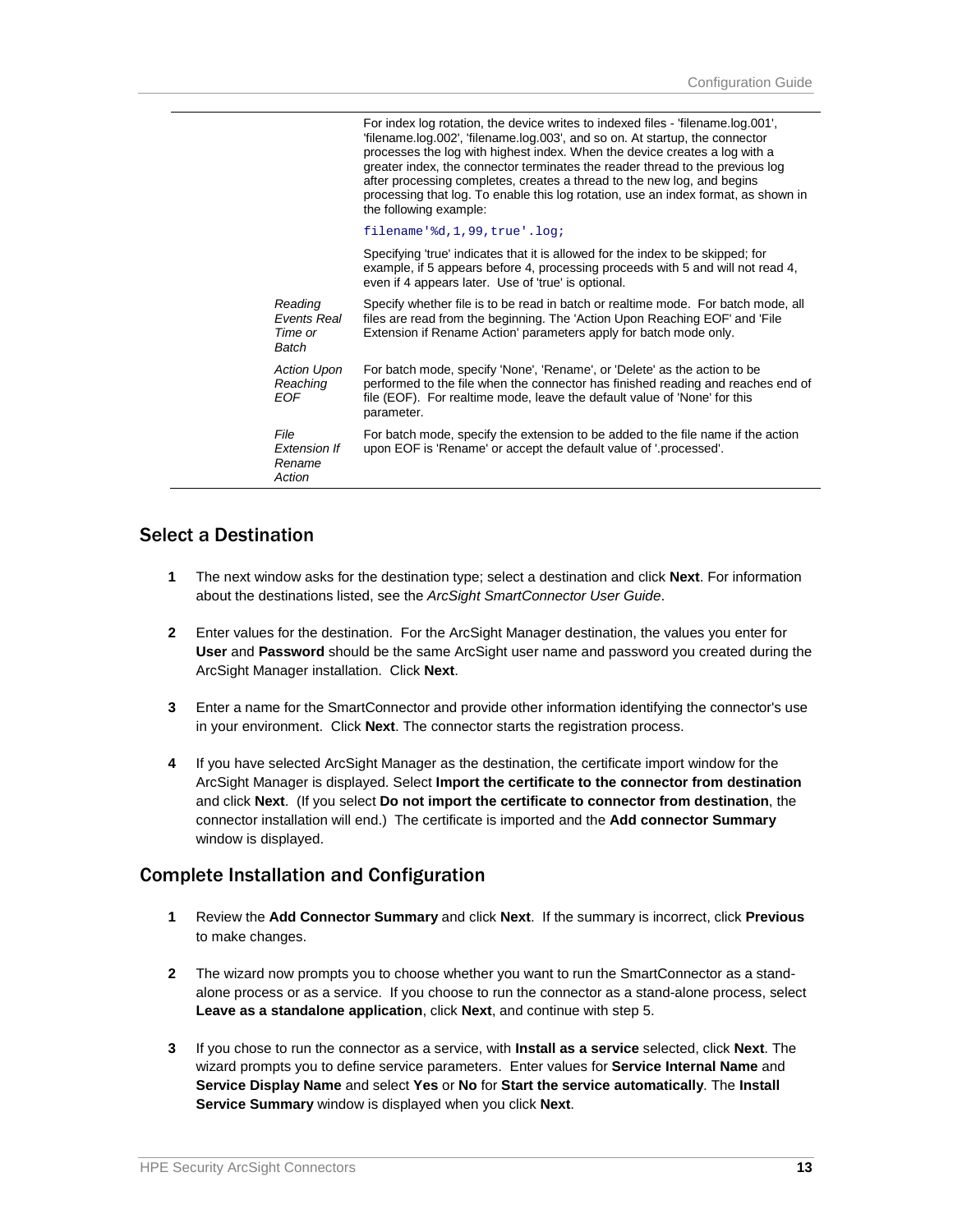- **4** Click **Next** on the summary window.
- **5** To complete the installation, choose **Exit** and Click **Next**.

For instructions about upgrading the connector or modifying parameters, see the *SmartConnector User Guide*.

# Run the SmartConnector

SmartConnectors can be installed and run in stand-alone mode, on Windows platforms as a Windows service, or on UNIX platforms as a UNIX daemon, depending upon the platform supported. On Windows platforms, SmartConnectors also can be run using shortcuts and optional Start menu entries.

If the connector is installed in stand-alone mode, it must be started manually and is not automatically active when a host is restarted. If installed as a service or daemon, the connector runs automatically when the host is restarted. For information about connectors running as services or daemons, see the *ArcSight SmartConnector User Guide*.

To run all SmartConnectors installed in stand-alone mode on a particular host, open a command window, go to \$ARCSIGHT\_HOME\current\bin and run: arcsight connectors

To view the SmartConnector log, read the file \$ARCSIGHT\_HOME\current\logs\agent.log; to stop all SmartConnectors, enter Ctrl+C in the command window.

# Device Event Mapping to ArcSight Fields

The following section lists the mappings of ArcSight data fields to the device's specific event definitions. See the *ArcSight Console User's Guide* for more information about the ArcSight data fields.

#### Oracle Solaris 10 and 11 BSM Mappings to ArcSight ESM Fields

| <b>ArcSight ESM Field</b>    | <b>Device-Specific Field</b>              |
|------------------------------|-------------------------------------------|
| Connector (Agent) Severity   | High = alert, Medium = failed, $Low = ok$ |
| Device Custom IPv6 Address 2 | Source IPv6 Address                       |
| Device Custom String 1       | access info                               |
| Device Custom String 2       | session                                   |
| Device Custom String 3       | user group                                |
| Device Custom String 4       | zone name                                 |
| Device Event Class ID        | msq                                       |
| Device Process Name          | auditd                                    |
| Device Product               | 'solaris'                                 |
| <b>Device Severity</b>       | alert   failed   ok                       |
| Device Vendor                | 'Oracle'                                  |
| Device Version               | '10/11'                                   |
| External ID                  | ID                                        |
| File Name                    | filename                                  |
| File Path                    | path                                      |
| Message                      | msg                                       |
| Name                         | Both("solaris BSM", Module)               |